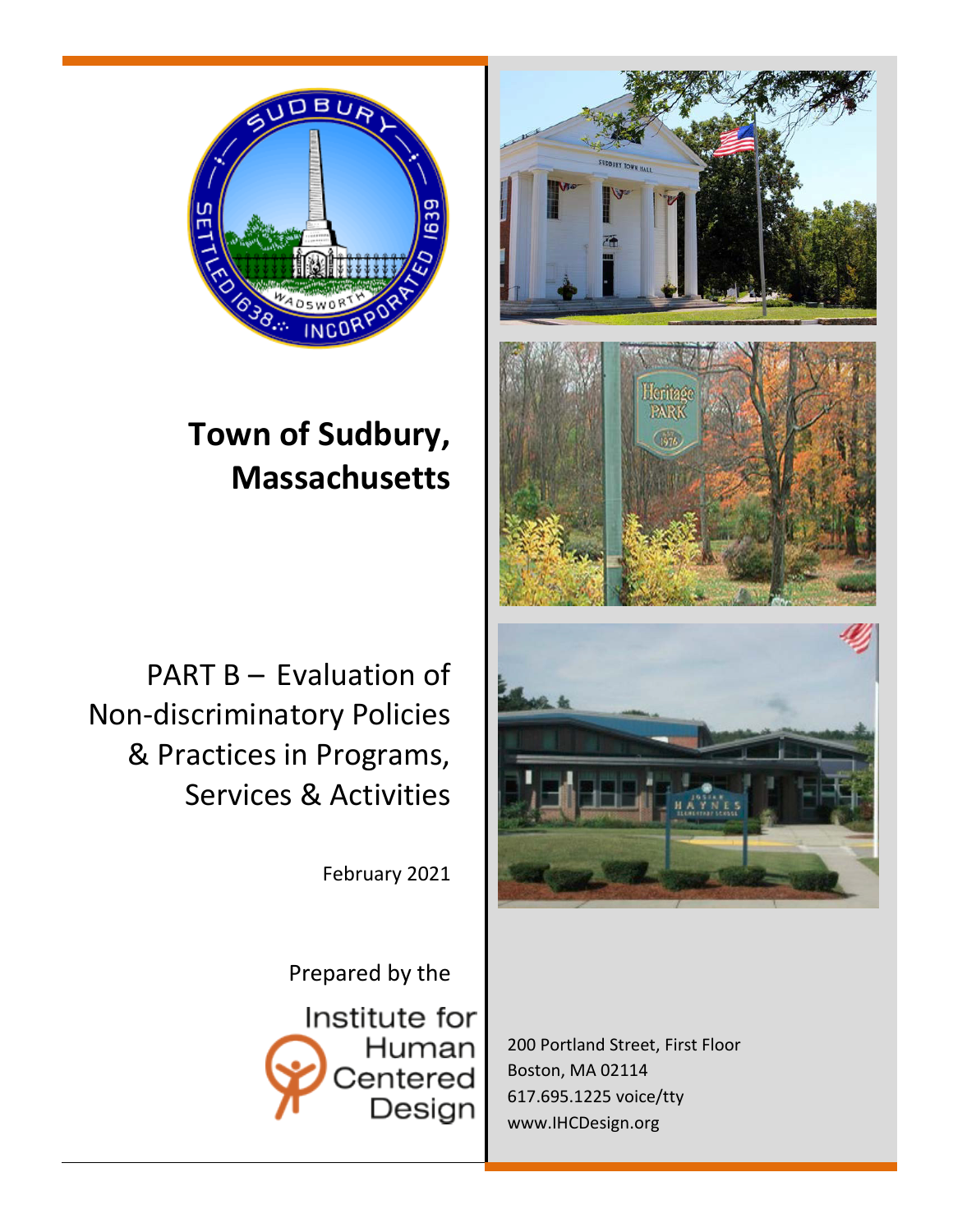# **Introduction**

In an effort to provide and maintain compliance with the American with Disabilities Act (ADA), the Town of Sudbury contracted with the Institute for Human Centered Design (IHCD) to undertake a comprehensive assessment of its policies, practices and procedures as well as its facilities to determine compliance with the requirements of the Americans with Disabilities Act (ADA). The review and recommendations provided in this assessment also go beyond strict compliance assessment to recommend enhancements to current conditions that would result in a more usable, inclusive and welcoming environment for members of the Sudbury community.

Information about corrective action will include recommendations based on Title II of the ADA as well as recommended '*best practices'* for each aspect that requires action.

The assessment included non-discrimination in policies, practices and procedures for all of the Town's programs, services and activities including those related to effective communication and policies, practices and procedures relative to employment.

Corrective action is needed in policies and procedures to create written policies that would ensure the Town of Sudbury's compliance with applicable laws. In addition, the Town may wish to consider making a commitment to a more accessible website. Choosing to make the website completely accessible would make it available to site visitors who use assistive technology such as screen readers as well as to website visitors with a mix of other functional limitations. The website is also a valuable asset in communicating the Town's commitment to equal opportunity for people with disabilities through a clear statement and contact information for the ADA Coordinator. It can also provide a helpful opportunity to share information about accessible routes to reaching the Town's programs and activities including meetings as well as requesting effective communication or modification of policies.

This report summarizes IHCD's findings of ADA Title II compliance. The information pertinent to this assessment was obtained by an on-line ADA questionnaire developed by the Institute for Human Centered Design (IHCD) and submitted by 14 departments from the Town of Sudbury, from the Town's website, the Town of Sudbury Employee Handbook (2019), and the Sudbury Public Schools 2019-2020 Parent Handbook.

**Note:** Additionally, IHCD also located a series of documents posted on Sudbury's website at the following link [\(https://sudbury.ma.us/osrpc/wp](https://sudbury.ma.us/osrpc/wp-content/uploads/sites/322/2014/08/PlanAppendicesCDE.pdf?version=ddc2d633044d6d16d193618b0f482b66)[content/uploads/sites/322/2014/08/PlanAppendicesCDE.pdf?version=ddc2d633044d6d16d193618b0f](https://sudbury.ma.us/osrpc/wp-content/uploads/sites/322/2014/08/PlanAppendicesCDE.pdf?version=ddc2d633044d6d16d193618b0f482b66) [482b66\)](https://sudbury.ma.us/osrpc/wp-content/uploads/sites/322/2014/08/PlanAppendicesCDE.pdf?version=ddc2d633044d6d16d193618b0f482b66). The materials are under the overall heading of "2008 Open Space and Recreation Plan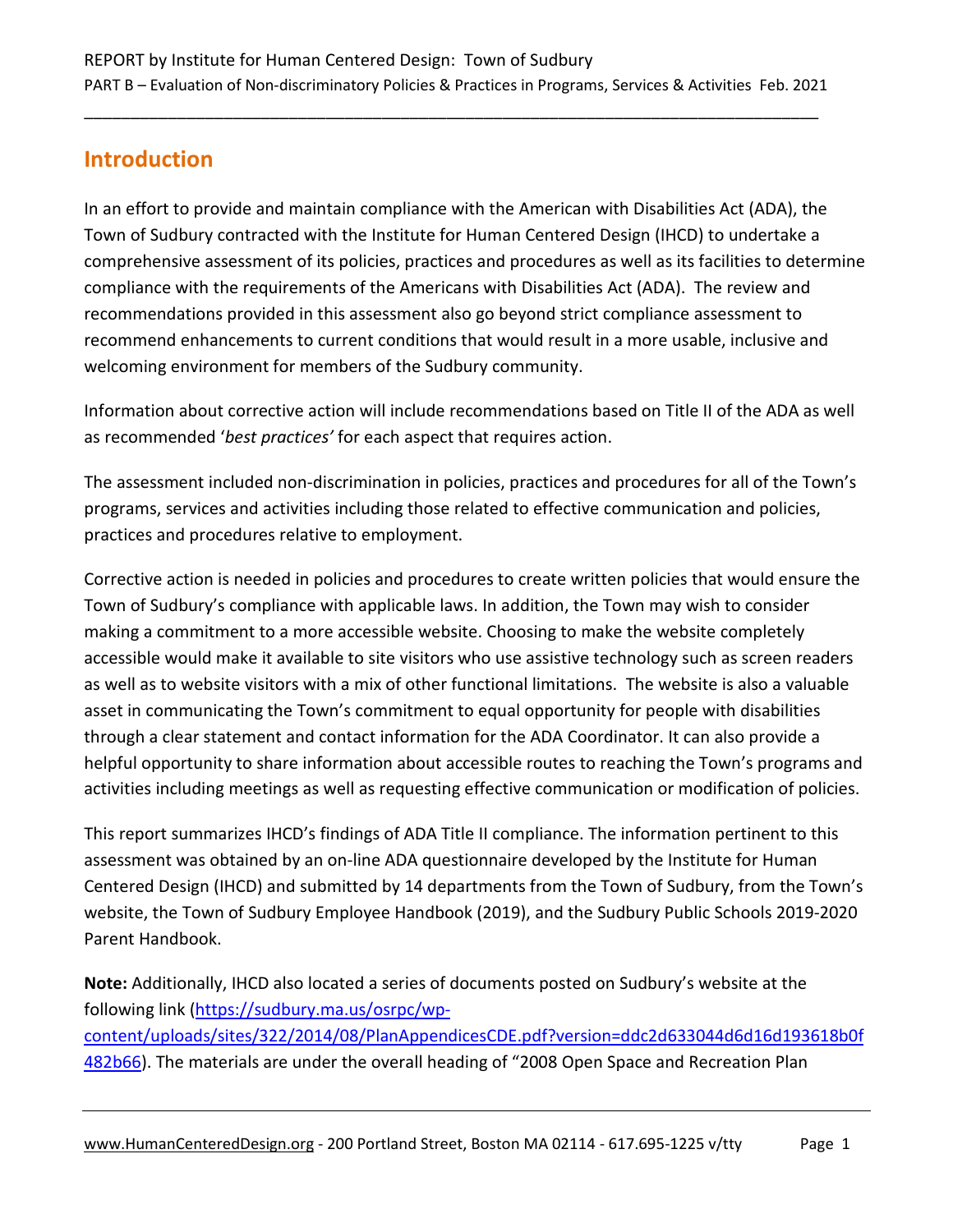#### REPORT by Institute for Human Centered Design: Town of Sudbury PART B – Evaluation of Non-discriminatory Policies & Practices in Programs, Services & Activities Feb. 2021

\_\_\_\_\_\_\_\_\_\_\_\_\_\_\_\_\_\_\_\_\_\_\_\_\_\_\_\_\_\_\_\_\_\_\_\_\_\_\_\_\_\_\_\_\_\_\_\_\_\_\_\_\_\_\_\_\_\_\_\_\_\_\_\_\_\_\_\_\_\_\_\_\_\_\_\_\_\_\_

Appendices CDE". The documents include an ADA Notice, a Grievance Procedure, an Effective Communication Policy and a Reasonable Modification Policy. This set of documents also lists members of the Commission on Disability and named Sudbury's ADA Coordinator. However, it appears that some or all of these materials are from August 15, 2008 or earlier, and some information such as the name of the ADA Coordinator and the members of the Commission are clearly out of date. Sudbury should take steps to ensure that current version of all these materials are available in accessible formats and are posted on the Town's website. The document should address all Town programs (not only open space and recreational programs). The materials should also be easily locatable and made known to all municipal departments and members of the public.

This mix of sources constitutes the basis for this compliance assessment report. It is clear that the Town understands its obligations under Title II of the ADA but additional steps are necessary to ensure that people with disabilities enjoy the same opportunities to participate in its programs, services and activities as Sudbury residents without disabilities.

## **Analysis**

Title II of the ADA prohibits discrimination on the basis of disability. Specifically, Title II requires that:

*No qualified individual with a disability shall, on the basis of disability, be excluded from participation in or be denied the benefits of the services, programs, or activities of a public entity, or be subjected to discrimination by any public entity (28 CFR Part 35.130 (a)).* 

This report is divided into sections where these requirements apply. Each section includes the applicable citation from Title II of the ADA; IHCD's summary of findings after reviewing answers from the ADA questionnaire and information from the website and other previously mentioned sources. It also includes IHCD's recommendations for the Town of Sudbury to implement.

#### **1 - Designation of Responsible Employee**

Title II of the ADA makes clear that a public entity must designate a responsible employee and adopt grievance processes.

*A public entity that employs 50 or more persons shall designate at least one employee to coordinate its efforts to comply with and carry out its responsibilities under this part, including any investigation of any complaint communicated to it alleging its noncompliance with this part or alleging any actions that would be prohibited by this part. The public entity shall make available to all interested individuals the name, office address, and telephone number of the employee or employees designated pursuant to this paragraph. (28 CFR Part 35.107 (a)).*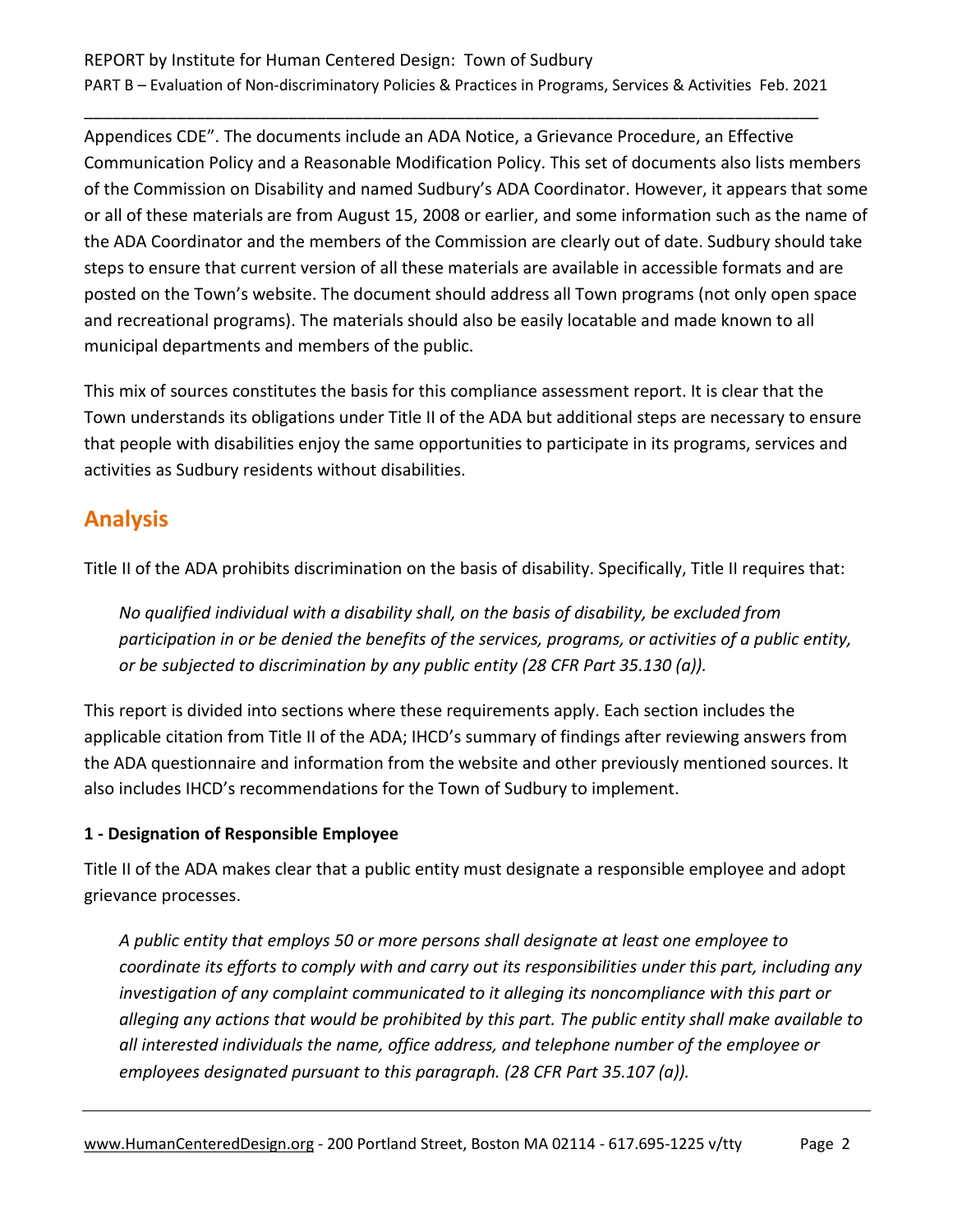Title II provides little specific guidance for implementing this requirement but the primary role of the designated employee, also called the ADA Coordinator, is making sure that the Town is in compliance with the ADA.

#### Finding

The Town of Sudbury has designated Assistant Town Manager Maryanne Bilodeau of the Human Resources department as the ADA Coordinator for employment. Facilities Director William Barletta handles ADA coordination with regards to Town facilities. The Town Manager Henry Hayes, Jr. handles special requests for Town-wide concerns.

#### Recommendations

The Town should consider clarifying for its entire community and Town employees the name and scope of responsibilities of the ADA Coordinator. Highlighting this information will improve compliance and make for more efficient operations with respect to the needs of members of the public with disabilities.

Furthermore, clarification regarding the ADA Coordinator will:

- Make it easier for the Town to be proactive in meeting the needs of members of the public with disabilities;
- Help the Town to develop and articulate a clear vision and mission with regard to members of the public with disabilities;
- Reduce confusion and improve the Town's day-to-day operations with respect to members of the public with disabilities;
- Permit employees to respond more quickly to needs as they arise because they have a primary contact for addressing their needs;
- Build in-house expertise and capacity;
- Prevent confusion and help ensure that candidates for employment, employees and the public have a clear understanding of their responsibilities and rights under the ADA.

#### **2 – Grievance Procedures**

Title II of the ADA requires a public entity to adopt an adequate grievance process.

*A public entity that employs 50 or more persons shall adopt and publish grievance procedures providing for prompt and equitable resolution of complaints alleging any action that would be prohibited by this part. (28 CFR Part 35.107 (b))*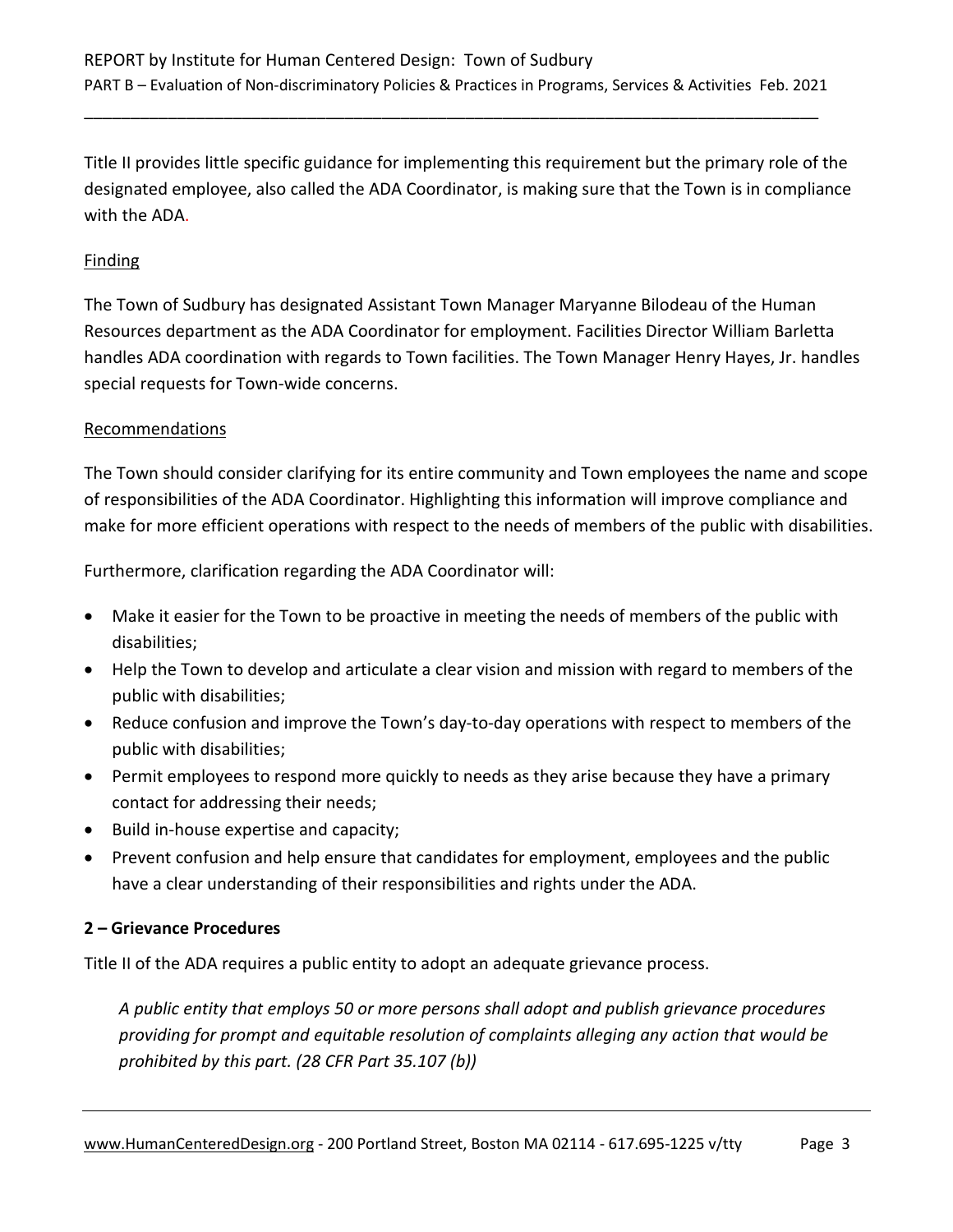#### Findings

A Grievance Policy is provided for Town employees in the Town of Sudbury Employee Handbook (2019). However, Sudbury does not appear to have a grievance procedure for members of the public who believe they have been discriminated against on the basis of disability as relates to the Town's programs, policies and procedures, (except in the 2008 Open Space and Recreation Plan Appendices CDE). Moreover, it is not clear if staff in all departments is aware of their ADA obligation and the process for meeting the requirements for grievance procedures. Regarding Grievance Procedures, department responses included: "No Grievances that I am aware of", "Has not been necessary", "None implemented", "We have never had any procedure that I am aware of", and "We had the local disability commission reach out with minor concerns relating to a new space in the library. They asked for more accessible seating, and for the doors to be adjusted. We accommodated those requests."

#### Recommendations

The Town should take steps to adopt and clarify its grievance process regarding members of the public.

IHCD recommends:

- Provide an "ADA Compliance" link on the Town's website home page directly to the Grievance Procedure form and state the commitment to provide copies in accessible formats upon request.
- The Grievance Procedure should provide a two-step review process that allows for appeal; and include reasonable time frames for review and resolution of the grievance.
- Ensure good record keeping for all complaints submitted and documentation for steps taken towards resolution.
- Distribute the Grievance Procedure to all department heads, and post copies of it in noticeable locations in each of the Town's public buildings.
- Ensure Town employees and the public are aware of the Grievance Procedure process and can provide information to members of the public about the process when appropriate.
- Ensure the complete contact information for the ADA Coordinator including name, address, email and phone number is included in the Grievance Procedure.

#### **3 – Notice**

Title II of the ADA requires that public entities notify participants of its non-discrimination policies:

*A public entity shall make available to applicants, participants, beneficiaries, and other interested persons information regarding the provisions of this part and its applicability to the services, programs, or activities of the public entity, and make such information available to them in such*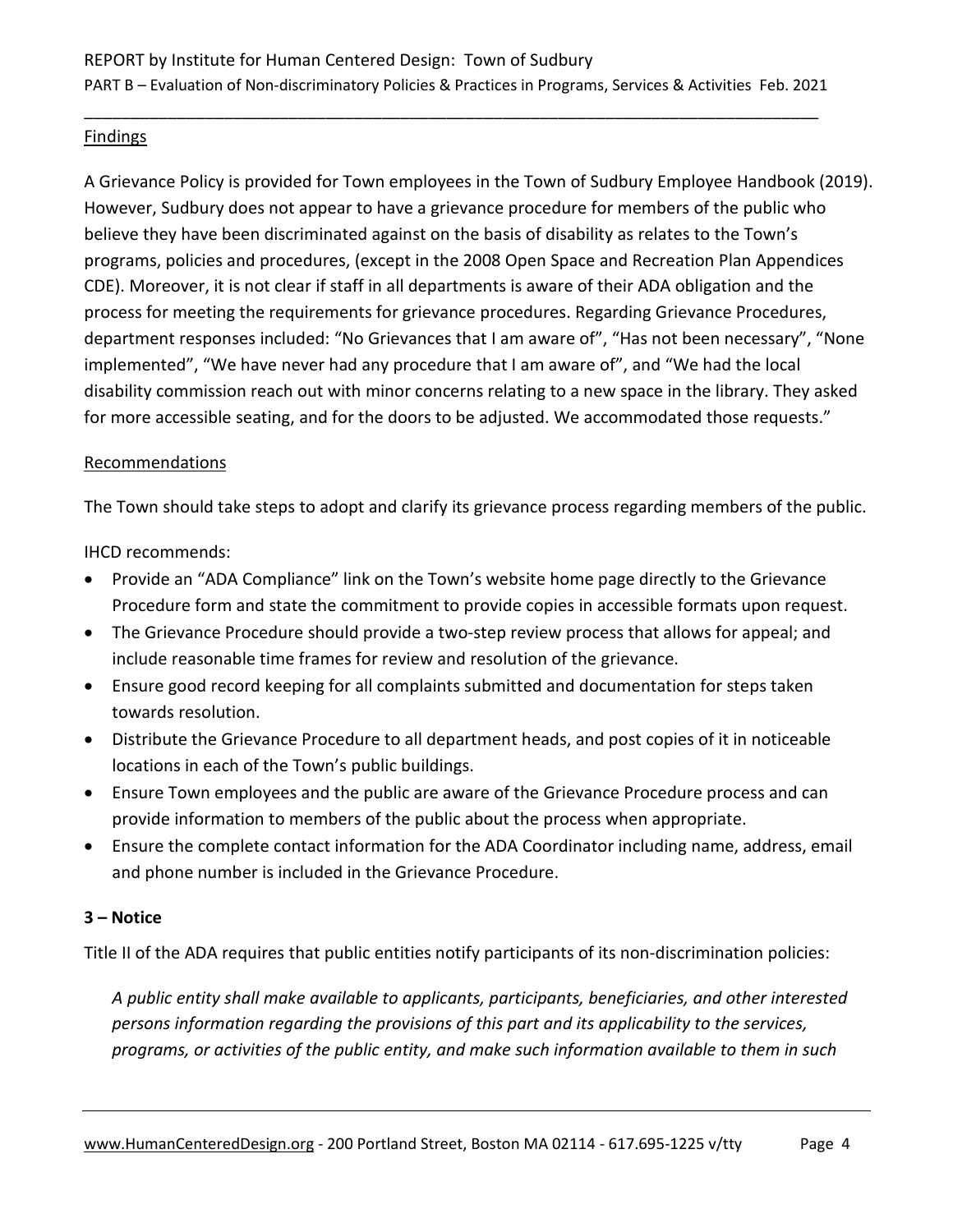*manner as the head of the entity finds necessary to apprise such persons of the protections against discrimination assured them by the Act and this part. (28 CFR Part 35.106)*

#### Findings

From the responses submitted by staff it seems that, the Town of Sudbury does not have a uniform policy regarding the posting of ADA Non-Discrimination Notices for members of the public. Responses from Town departments include: "I do not believe so", "no", "not known", "Just braille placards at doors", "Lunch room", and "Signs (including braille) are located on the walls throughout the DPW office building."

In addition, there does seem to be a Notice online in the 2008 Open Space and Recreation Plan Appendices CDE, on the Sudbury Public Schools website

[\(https://www.sudbury.k12.ma.us/site/handlers/filedownload.ashx?moduleinstanceid=268&dataid=86](https://www.sudbury.k12.ma.us/site/handlers/filedownload.ashx?moduleinstanceid=268&dataid=86&FileName=A%20Section%2003.10.20.pdf) [&FileName=A%20Section%2003.10.20.pdf\)](https://www.sudbury.k12.ma.us/site/handlers/filedownload.ashx?moduleinstanceid=268&dataid=86&FileName=A%20Section%2003.10.20.pdf) and in the Town of Sudbury Employee Handbook (2019).

#### Recommendations

The Town should adopt a Notice of Non-Discrimination policy to comply with the ADA Title II that states that public entities shall take initial steps to notify program/service participants, beneficiaries and employees of its obligations:

- Publish the Notice in all the materials distributed by the Town; post the Notice on the Town's website home page and post copies in public locations in the Town's buildings.
- Distribute the Notice to all department heads. Copies should also be provided to any person upon request.
- Include the ADA Coordinator's name, address, telephone number and email address on materials and publications that contain general information disseminated to staff and members of the public.

#### **4 - Reasonable Modification of Policies, Practices and Procedures**

Title II of the ADA requires state and local governments to modify its policies when necessary to avoid discrimination:

*A public entity shall make reasonable modifications in policies, practices, or procedures when the modifications are necessary to avoid discrimination on the basis of disability, unless the public entity can demonstrate that making the modifications would fundamentally alter the nature of the service, program, or activity.* (28 CFR Part 32.130 (b)(7))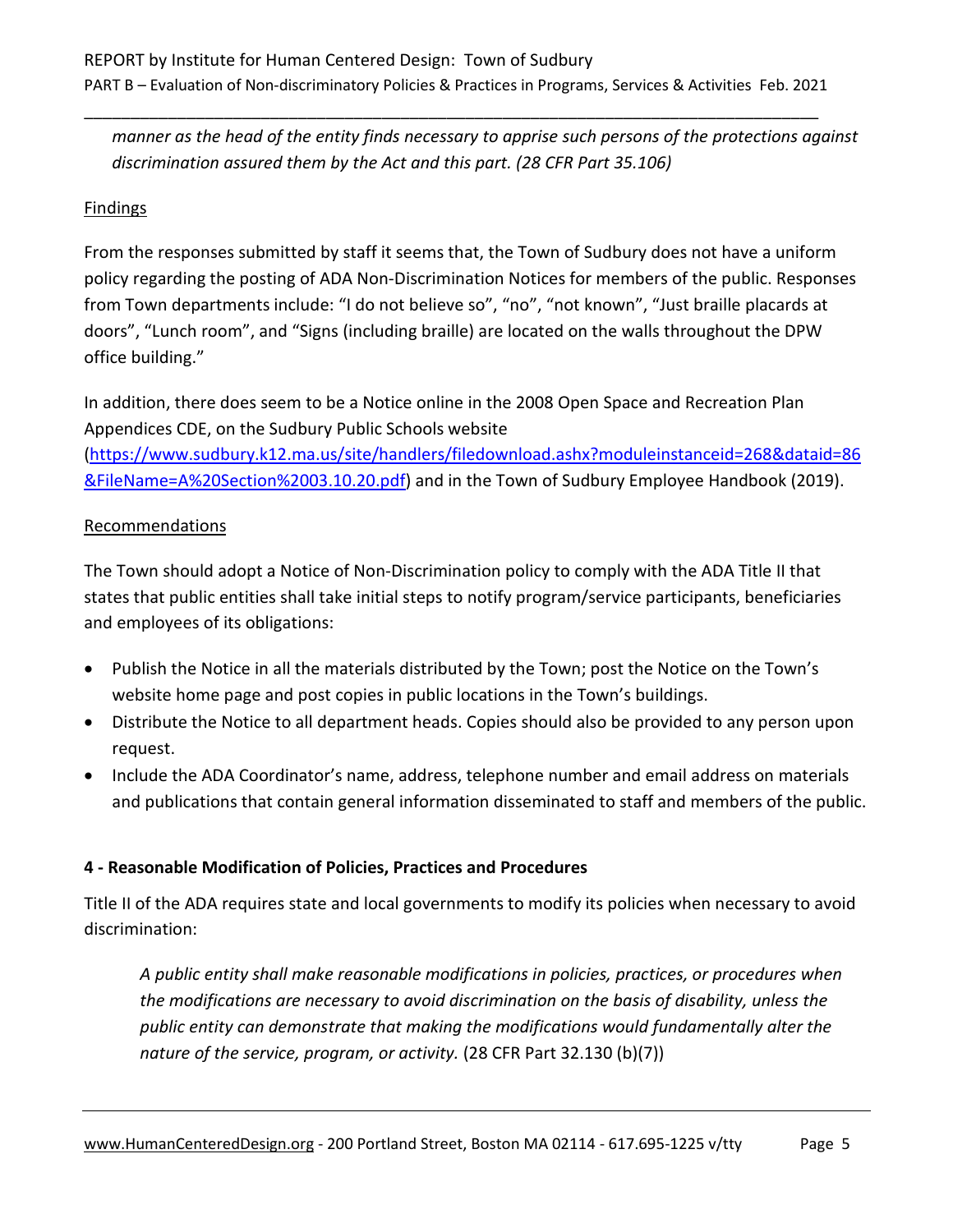#### Findings

A public entity must make reasonable modifications in policies, practices, or procedures unless the modification would fundamentally alter the nature of the service, program, or activity.

From all of the responses submitted by staff, there is no evidence that the Town was unable to provide a reasonable modification. From all of the responses submitted by staff, there is no evidence that the Town was unable to provide a reasonable modification. A reasonable modification policy is provided on the Sudbury website with regards to open space and recreation in the 2008 Open Space and Recreation Plan Appendices CDE.

#### IHCD recommends:

- Sudbury should ensure that Town's employees can provide information to members of the public about the process of requesting reasonable modification of policies when appropriate.
- Sudbury should also ensure that the form for requesting reasonable modifications of policies is on the Town's website, and state the commitment to provide copies in accessible formats upon request.
- Include the current ADA Coordinator's name, address, telephone number and email address on materials and publications that contain general information disseminated to staff and members of the public.

#### **5 – Eligibility Criteria**

A Title II entity may not impose eligibility criteria that may prevent a person with a disability from participating in its programs, services or activities:

*A public entity shall not impose or apply eligibility criteria that screen out or tend to screen out an individual with a disability or any class of individuals with disabilities from fully and equally enjoying any service, program, or activity, unless such criteria can be shown to be necessary for the provision of the service, program, or activity being offered. (28 CFR Part 35.130 (8)).*

This requires that ADA Title II entities may not impose eligibility criteria that either screen out or tend to screen out persons with disabilities, unless it can show that such requirements are necessary for the provision of the service, program or activity.

#### **Findings**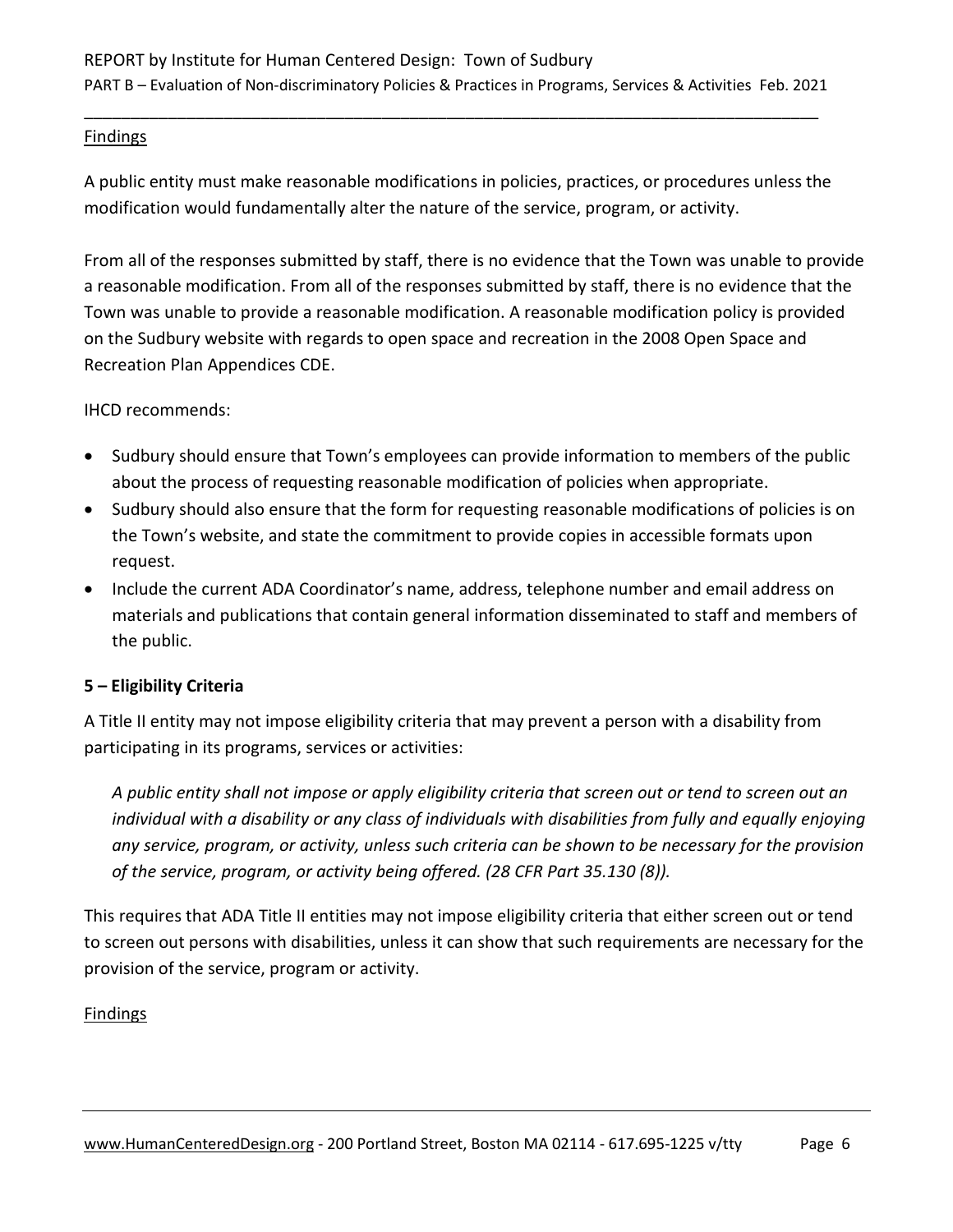Some departments responded to the online questionnaire indicating that they have eligibility criteria such as age, residency, and minimum qualifications. These requirements are necessary for the provision of the service, program or activity, and permitted under the ADA.

#### **6 – Employment and Reasonable Accommodation**

Title II of the ADA prohibits discrimination on employment on the basis of disability:

*No qualified individual with a disability shall, on the basis of disability, be subjected to discrimination in employment under any service, program, or activity conducted by a public entity. (28 CFR Part 35.140 (a)).*

Under the ADA, an employer has to provide reasonable accommodations to qualified individuals with disabilities who are employees or applicants for employment, unless to do so would cause undue hardship (significant difficulty or expense). A reasonable accommodation may include modifying work schedules, job restructuring, and making facilities used by employees readily accessible to employees with a disability.

#### Findings

The Town of Sudbury Employee Handbook (2019) includes a reasonable accommodation policy and it is available on the Town's website. From the responses to the ADA questionnaire, two departments stated that they were not aware that a reasonable accommodation policy is in place. An effort should be made to inform all departments of the existence of the policy in the Employee Handbook (2019).

#### Recommendations

- Ensure that materials and publications that contain general information disseminated to the Town's employees include information on the requirements of reasonable accommodation under the ADA.
- On the Town Manager's page, update the information on who to contact regarding reasonable accommodation requests.
- IHCD recommends that Town of Sudbury employees familiarize themselves with the excellent free national resource from the Job Accommodation Network [\(https://askjan.org\)](https://askjan.org/).

[See attachment #1 at the end of the document]

#### **7 – Effective Communication through Auxiliary Aids and Services**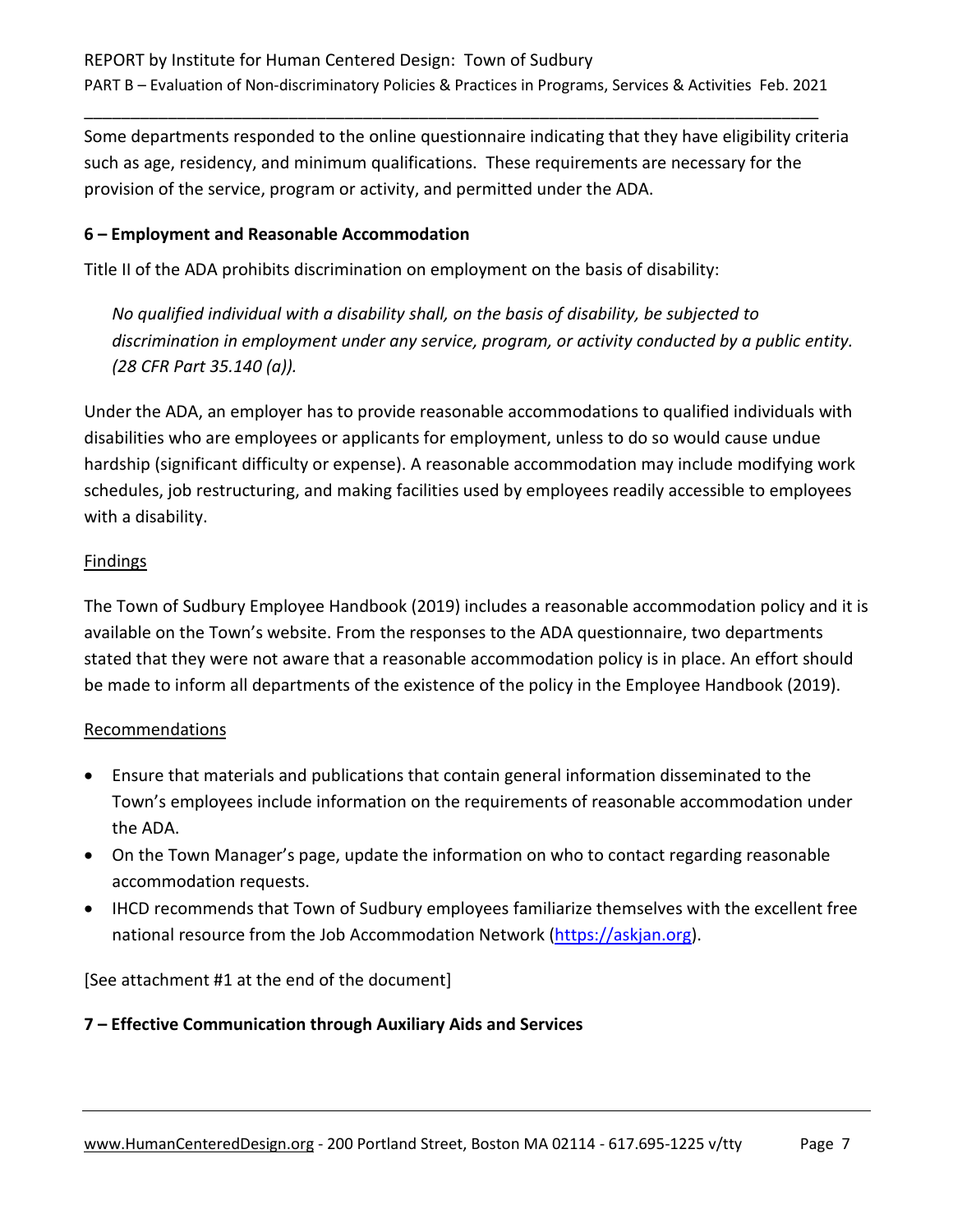Title II entities are required to provide appropriate auxiliary aids and services to ensure "effective communication" with people with disabilities. This obligation applies to all members of the public with disabilities including job applicants, program participants and people who are seeking information about the Town's programs, services or activities. Specifically, Title II requires that:

*A public entity shall take appropriate steps to ensure that communications with applicants, participants, members of the public, and companions with disabilities are as effective as communications with others. (28 CFR Part 35.160 (a)).*

Auxiliary aids and services are devices or services that enable effective communication for people who have vision, hearing, or speech disabilities (communication disabilities), use different ways to communicate. The type of auxiliary aid or service necessary to ensure effective communication will vary in accordance with the length and complexity of the communication involved (e.g., a query at a service counter in the Town Offices, a meeting, a job description).

The obligation to communicate effectively with people who have disabilities applies to the presentation and exchange of information in all forms including sound, print, graphics and voice.

Furthermore, this requirement may include but is not limited to providing sign language interpreters, telephone handset amplifiers, Telecommunication Devices for Deaf persons (TDD's), note takers, written materials for persons who are deaf or hard of hearing or transcripts, braille, digital or audio information for persons who are blind or have difficulty seeing.

The decision about what auxiliary aid is appropriate should evolve from a consultation between the ADA Title II entity (Town of Sudbury) and individuals with disabilities wherever possible to ensure effective communication. In many cases, more than one type of auxiliary aid or service may make effective communication possible. While consultation is always strongly encouraged to achieve effective communication, the Town of Sudbury and all public entities are required to give primary consideration to the requests of individuals with disabilities. The Effective Communication obligation does not require the Town to take any action that would result in a fundamental alteration in the nature of its services, programs or activities or that would impose an undue financial and administrative burden.

#### Findings

From the questionnaires received from various departments, many departments had procedures for effective communications, including TTY services, accommodating visitors, and providing assistive listening systems.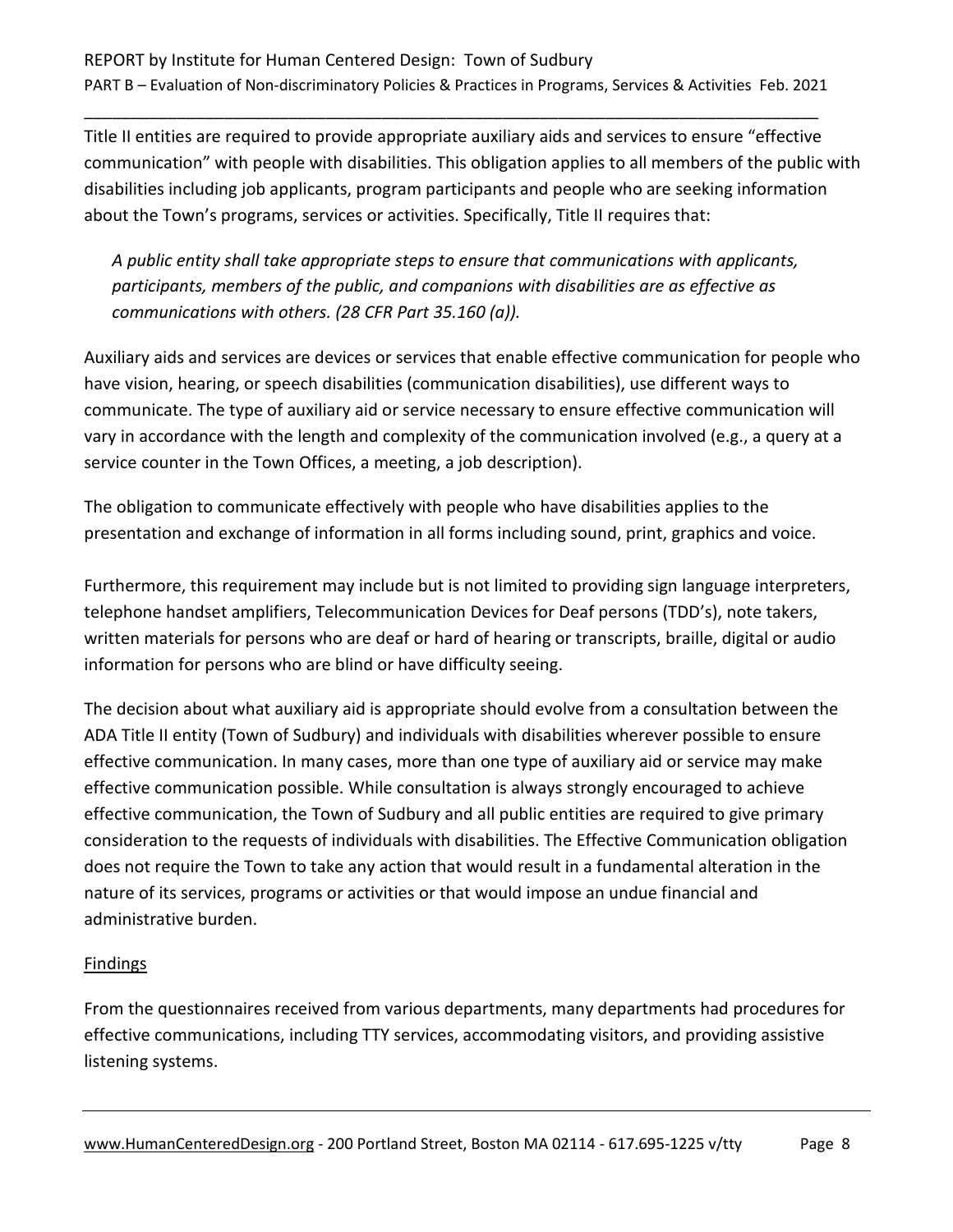Because a few departments seemed unclear on effective communication, it seems that clarifying procedures of providing effective communication could be beneficial. Some of the questionnaire responses include:

- "We have not encountered a situation where aids were required although not prepared if needed."
- "We do not have anything that I am aware of. I don't know how we ensure this."
- "We do not currently have aides to help with visually or hearing impaired. We do not currently have a process for this."

#### Recommendations

The Town should consider developing and publicizing clear processes for members of the public and employees to request auxiliary aids and services:

- The Town of Sudbury would benefit from a written policy on Effective Communication so staff across all departments has an understanding of their responsibility and clarity about what to do.
- Distribute the Effective Communication notice to all department heads; publish it in a local newspaper of general circulation serving the Town; in all materials regarding the Town's programs, services or activities and on the Town's website home page. Copies should also be posted in prominent locations in the Town's public buildings.
- Staff should clearly understand the responsibility to provide auxiliary aids and services where necessary to afford qualified individuals with disabilities, including applicants, participants, companions, and members of the public, an equal opportunity to participate in, and enjoy the benefits of, a service, program, or activity of a public entity. (28 CFR Part 35.153 (b)). Staff should also clearly understand the process for requesting auxiliary aids and services when needed.
- Staff needs to understand the scheduling time necessary in requesting a sign language interpreter or a Computer-Assisted Real Time Interpreter (CART) through the Commission for the Deaf and Hard of Hearing or other provider.
- Interpreters must be qualified.

**Note**: A "qualified" interpreter means someone who is able to interpret effectively, accurately, and impartially, both receptively (i.e., understanding what the person with the disability is saying) and expressively (i.e., having the skill needed to convey information back to that person) using any necessary specialized vocabulary.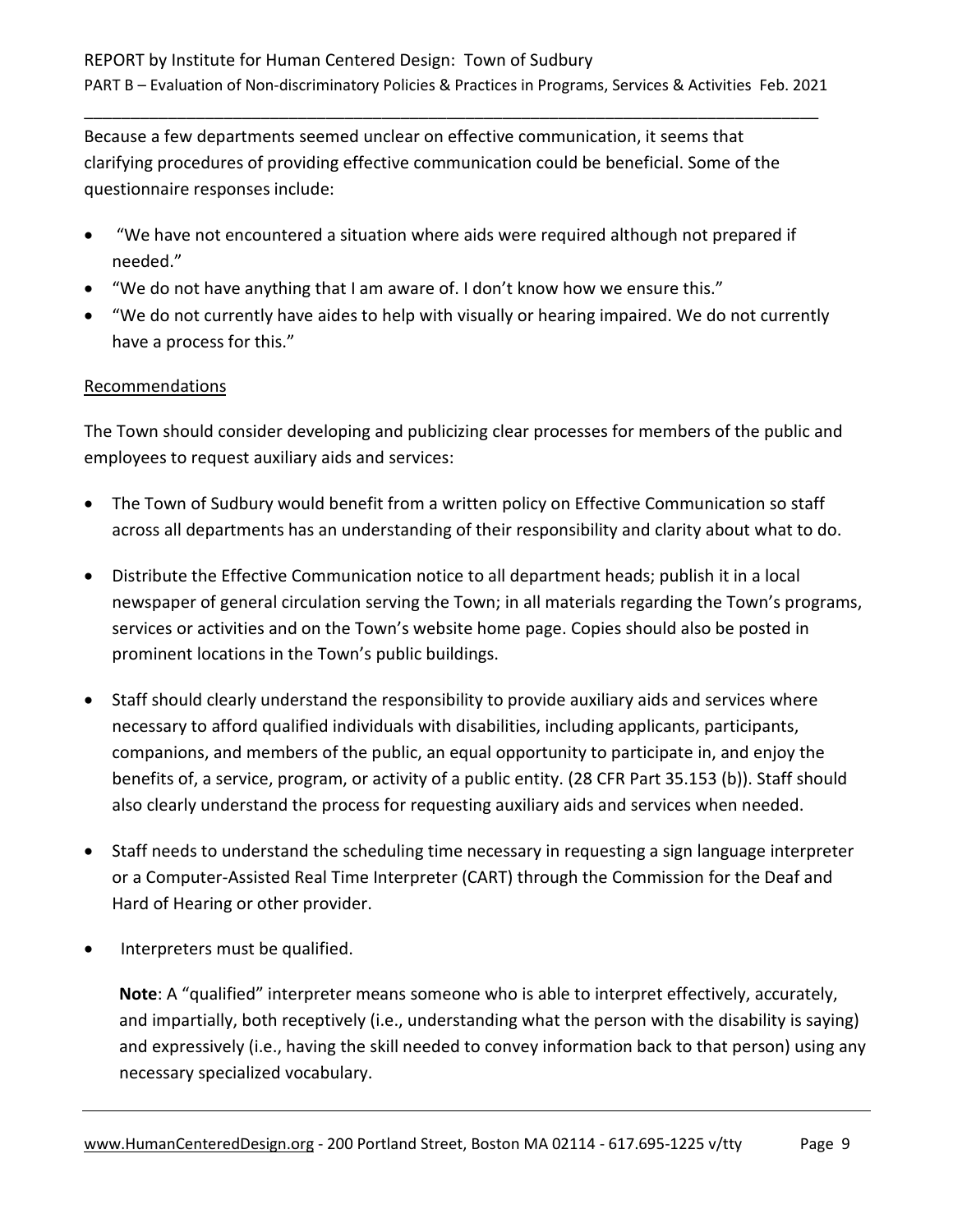- Ensure the Police Department provides sign language interpreters in a timely manner as follows:
	- o Non-scheduled Interpreter Requests**:** A "non-scheduled interpreter request" means a request for an interpreter made by an inmate, visitor, companion, or other member of the public, who is deaf or hard of hearing with less than two (2) hours advanced notice. For non-scheduled interpreter requests, the interpreter shall be provided no more than two (2) hours from the time of the request for an interpreter if the service is provided through a contract interpreting service or a staff interpreter who is located off-site or 30 minutes from the request for an interpreter if the service is provided through a Video Remote Interpreting service.
	- o Scheduled Interpreter Requests**:** A "scheduled interpreter request" is a request for an interpreter made two (2) or more hours before the services of the interpreter are required. For scheduled interpreter requests, the Police Department will make a qualified interpreter available at the time of the scheduled appointment. If an interpreter fails to arrive for the scheduled appointment, upon notice that the interpreter failed to arrive, the Police Department will immediately use reasonable efforts to call an interpreter service for another qualified interpreter or provide Video Remote Interpreting service.
- Members of the public also need to have a clear understanding of the process for requesting auxiliary aids and services and the time period in which a request must be made if it involves ASL interpreters, CART, or special equipment such as assistive listening devices that may need to be rented. This information should be included in the general information for the public as well as on the Town's website.
- In determining what type of auxiliary aid or service is necessary to comply with Title II of the ADA, the Town should give primary consideration to the expressed preference for a particular auxiliary aid or service by deaf and hard of hearing individuals. Primary consideration means that the Town of Sudbury will inquire as to the choice of auxiliary aid or service of the person with a disability and will honor the expressed choice unless the Town can demonstrate that another equally effective means of communicating is available.
- Ideally, the Town should develop a system for training staff to meet these responsibilities especially knowing the processes for securing braille, making large print, other types of accessible formats, understanding how to request interpreters or CART and the length of time needed prior to an event. It is also important that staff know how to use and maintain the assistive listening systems and other special devices to assist people with disabilities to enjoy effective communication.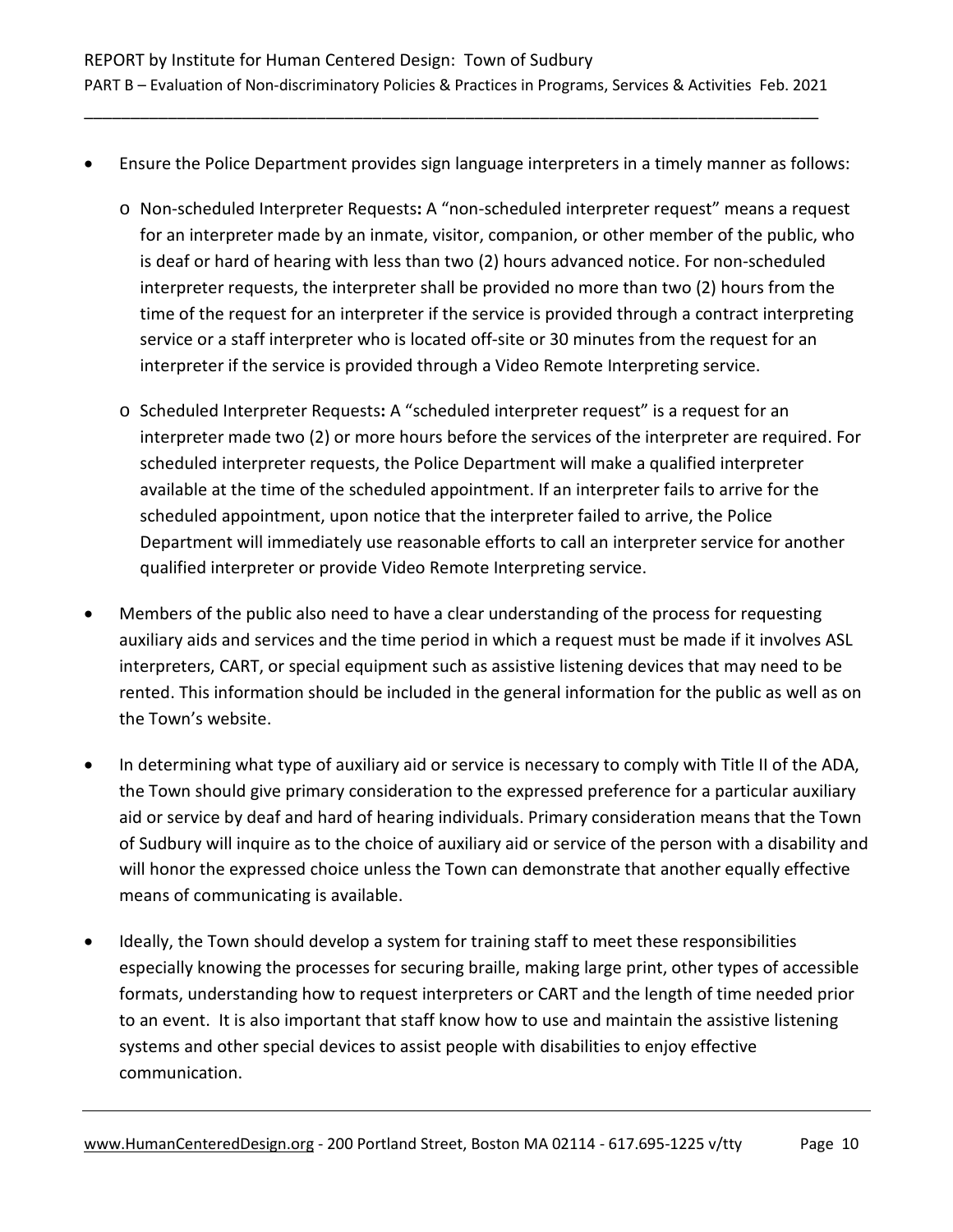• IHCD, through its New England ADA Center, can provide a training for the Town of Sudbury on Effective Communication that would be appropriate for department heads and public-facing Town staff in order to build confidence about rights and responsibilities and building capacity within the Town to comply with this important element of the ADA.

#### **Sample of Effective Communication request:**

"The Town of Sudbury is committed to the full participation of people with disabilities. Any person with a disability who requires an auxiliary aid or service for effective communication, or a modification of policies or procedures to participate in the Town's programs, services, activities and committee meetings, should contact the office of the ADA Coordinator (Name, Address, Phone number and Email) as soon as possible but no later than 48 hours\* before the scheduled event." (\*if the Town needs 2 or 3 weeks or longer to ensure an interpreter, then it must be clearly stated).

• Ensure that information and resources at each department interacting with the public are available in accessible format. That could be done by having a large print sign at each department and on each department's portion of the website stating:

"All of our materials are available, upon request, in accessible format such as audio, large print or braille."

• Ensure that staff interacting with the public is fully trained on how to respond to TTY and relay calls for telephone communications with people who are deaf, have difficulty hearing or have speech disabilities.

Even though there is a fundamentally changed pattern among people who are deaf or hard-of-hearing in relation to communication technology, TTY remains a compliance requirement. Because of these advances in communication technology, some people who are deaf and people with speech disabilities no longer have TTYs in their homes and rely instead on instant messaging, text messaging, email, or the video communication features of computers.

- Ensure that the Town's website and other web-based services are accessible to people with disabilities. It is the Department of Justice position that when services are provided on a website, those services too must be made accessible. (see [www.ada.gov/mclennan\\_pca/mclennan\\_sa.html](http://www.ada.gov/mclennan_pca/mclennan_sa.html) *Section K on Web Based Services and Programs*)
- To address these Information and Communication Technology (ICT) issues Sudbury should commit to fixes and maintenance of the website accessibility. All staff should undergo training on accessibility best practices for posting web content and creating accessible documents. All third-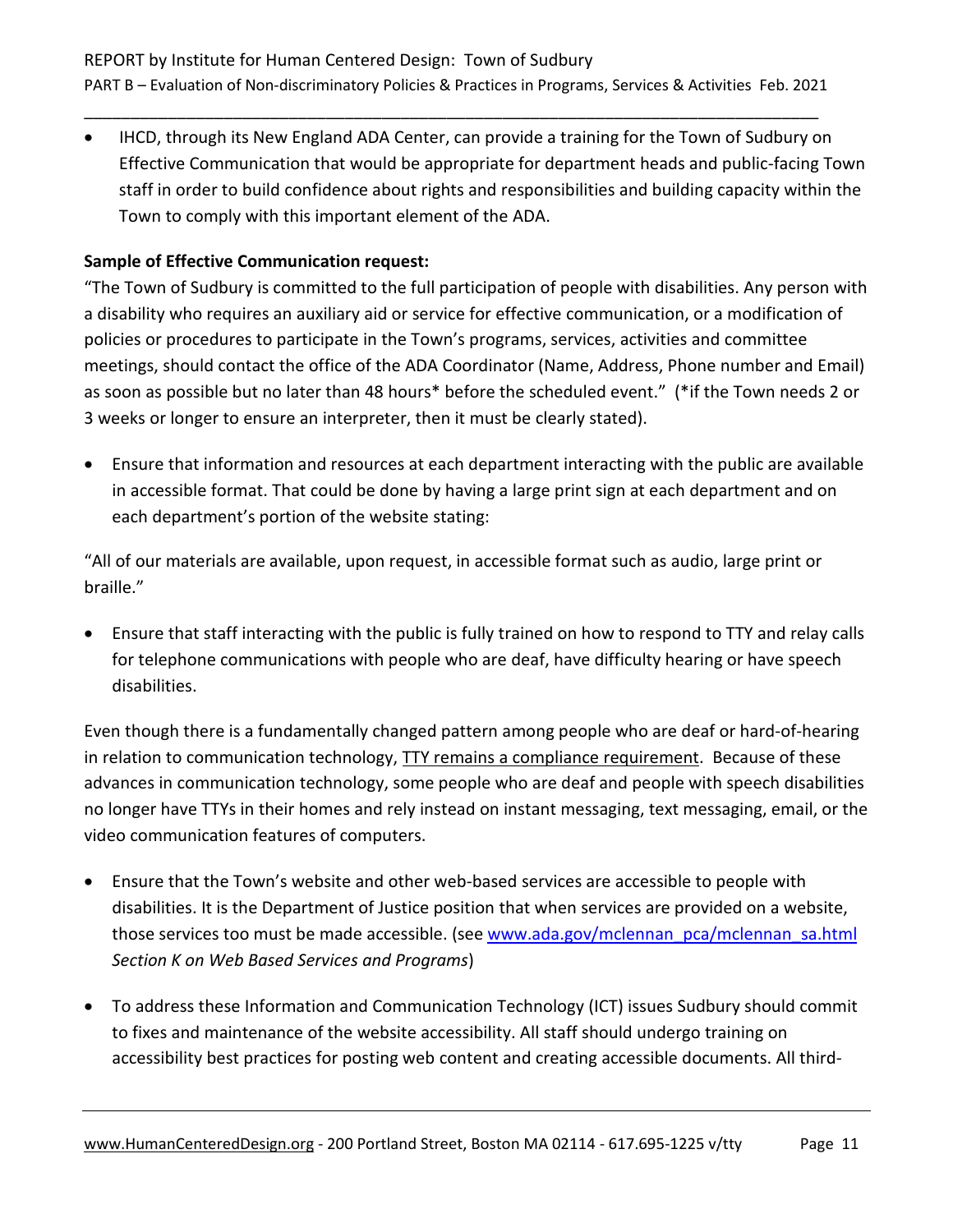party software should be properly vetted for compliance with WCAG 2.0 AA and section 508 of the Rehabilitation Act.

• Ensure that all the fillable forms on the Town's website are accessible to people with disabilities.

IHCD recommends providing web forms or accessible fillable PDF's for all the forms available on the Town's website.

- Include captioning for all the videos available on the Town's website.
- Additionally, under Title II of the ADA, emergency programs, services and activities must be accessible to people with disabilities. Ensure that the Town takes the necessary steps to effectively communicate with people with disabilities and make the emergency plan available on the Town's website and update the emergency procedure as often as is necessary.

#### **8 – Emergency Preparedness, Evacuation Plans, and Emergency Shelters**

While a review of the Town of Sudbury's emergency preparedness, evacuation plans and emergency shelters was not part of this RFP, as evidenced by recent U.S. Department of Justice's (DOJ) Project Civic Access settlement agreements, DOJ's views on emergency preparedness, shelters and evacuation plans are critical components of a Town's responsibilities related to accessibility

#### Recommendations

- Visibly post up-to-date floor plans for all buildings;
- Post information about evacuating people unable to use stairs;
- Develop evacuation plans for each facility;
- As plans are developed or revised, adopt policies to ensure that community evacuation plans enable people with disabilities, including those who have mobility, vision, hearing, or cognitive disabilities, mental illness, or other functional limitations, to safely self-evacuate or to be evacuated by others. Until all emergency shelters are accessible with parking, exterior routes, entrances, interior routes to the shelter area, and accessible toilet rooms serving the shelter area, the Town should identify and widely publicize to the public, including persons with disabilities and the organizations that serve them, the locations of the most accessible emergency shelters.

For more information see: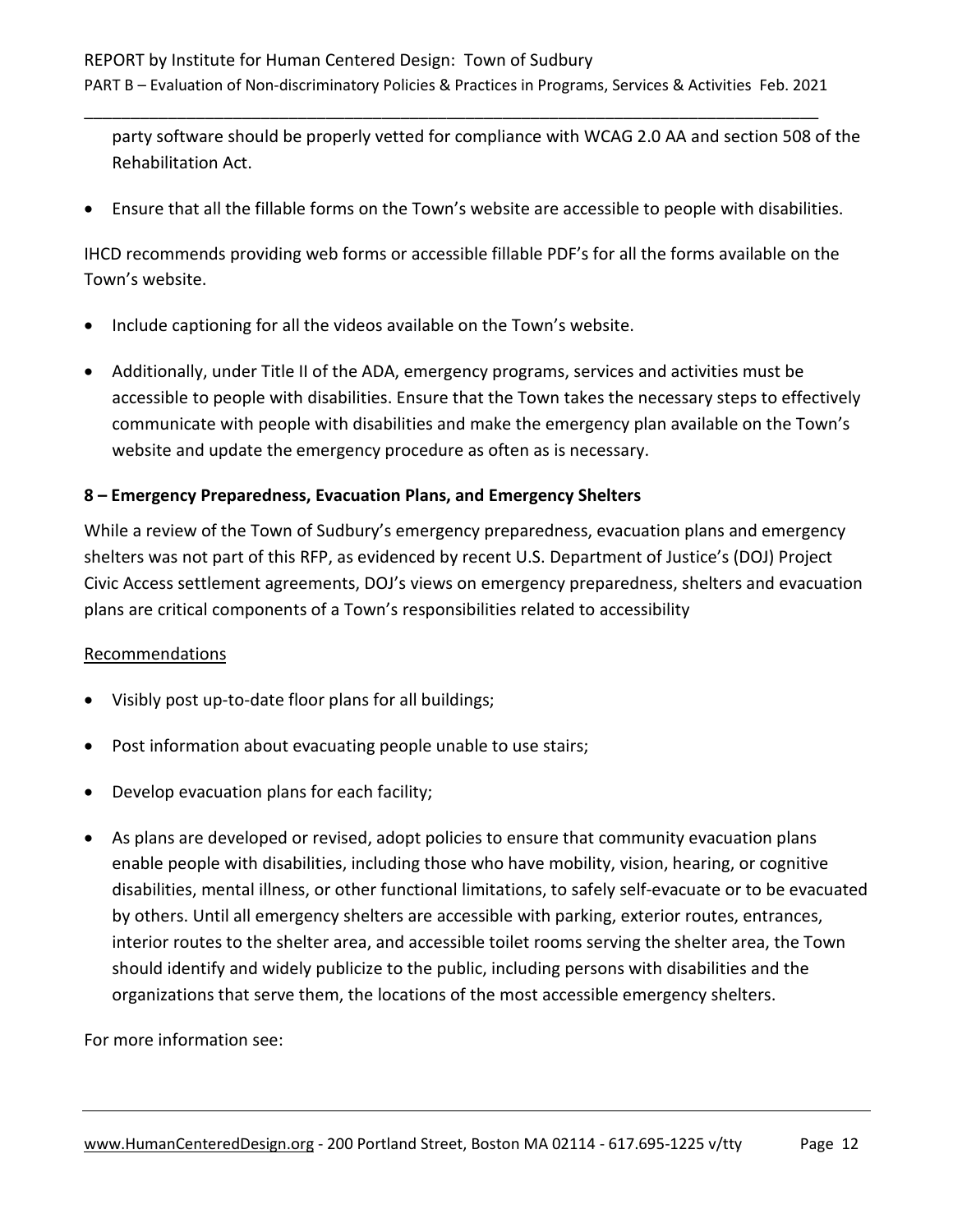- Making Community Emergency Preparedness and Response Programs Accessible to People with Disabilities - *<http://www.ada.gov/emergencyprepguide.htm>*
- ADA Tool kit: Emergency Management *<http://www.ada.gov/pcatoolkit/chap7emergencymgmt.pdf>*
- *FEMA Guidance on Planning for Integration of Functional Needs Support Services in General Population Shelters -* [http://www.fema.gov/pdf/about/odic/fnss\\_guidance.pdf](http://www.fema.gov/pdf/about/odic/fnss_guidance.pdf)

Additionally, we recommend considering engaging the National Fire Protect Association (NFPA) for evacuation training and guidance, providing and load verifying backup power source for elevator to address Functional Needs Support Services (F.N.S.S.) emergency shelter needs, installing one or more accessible showers to meet emergency shelter needs and providing backup power for charging batteries for wheelchairs or breathing equipment and refrigeration for medication to meet emergency shelter needs.

#### Sudbury Public School Policies

IHCD reviewed the 2019-2020 Parent Handbook for Sudbury Public Schools.

Based on this review, IHCD recommends the following:

- Ensure that the input and needs of students, staff and visitors with disabilities are included in all phases of emergency management planning. When developed, involve the participation of members of the municipal Disability Commission.
- Ensure that communication with students with disabilities is as effective as communication with any student.
- Make the evacuation procedure available on the public school website in an accessible format and update the evacuation procedure as often as necessary.

In addition, make the following changes to the Student Handbook:

• On page 57 regarding absences, ensure there is a policy for parents and students with disabilities who call the phone line. Where a public entity communicates by telephone with applicants and beneficiaries, text or equally effective telecommunications systems should be used to communicate with individuals who are deaf or hard of hearing or have speech impairments.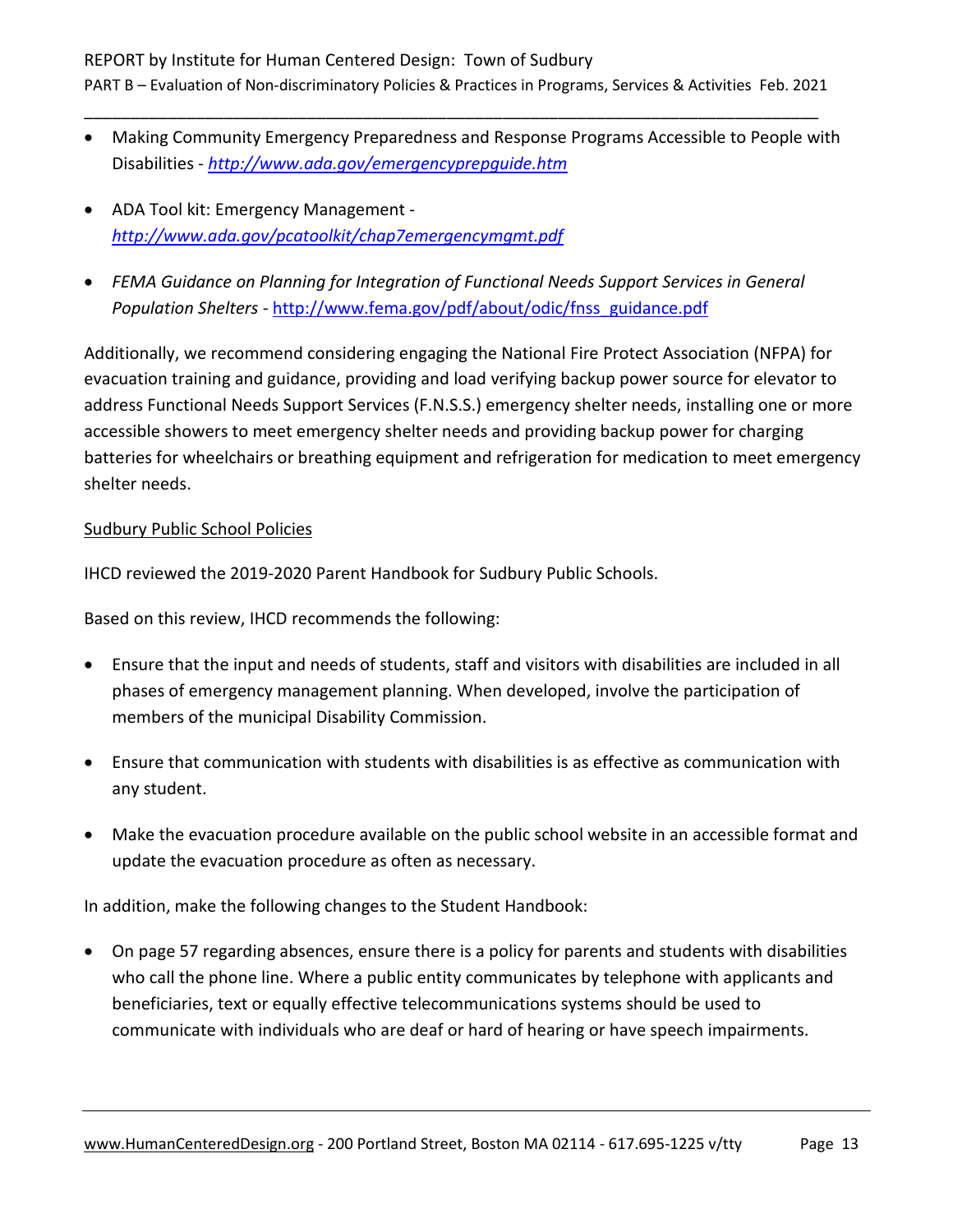## **Reference List**

ADA Action Guide for State and Local Governments:

• [www.adaactionguide.org](http://www.adaactionguide.org/)

Department of Justice:

- Americans with Disabilities Act Title II Regulations: [http://www.ada.gov/regs2010/titleII\\_2010/titleII\\_2010\\_regulations.htm](http://www.ada.gov/regs2010/titleII_2010/titleII_2010_regulations.htm)
- Making Community Emergency Preparedness and Response Programs Accessible to People with Disabilities - *<http://www.ada.gov/emergencyprepguide.htm>*

Federal Emergency Management Agency:

- FEMA Guidance on Planning for Integration of Functional Needs Support Services in General Population Shelters - [http://www.fema.gov/pdf/about/odic/fnss\\_guidance.pdf](http://www.fema.gov/pdf/about/odic/fnss_guidance.pdf)
- Job Accommodation Network: [http://www.askjan.org](http://www.askjan.org/)

New England ADA Center:

• [https://www.newenglandada.org](https://www.newenglandada.org/)